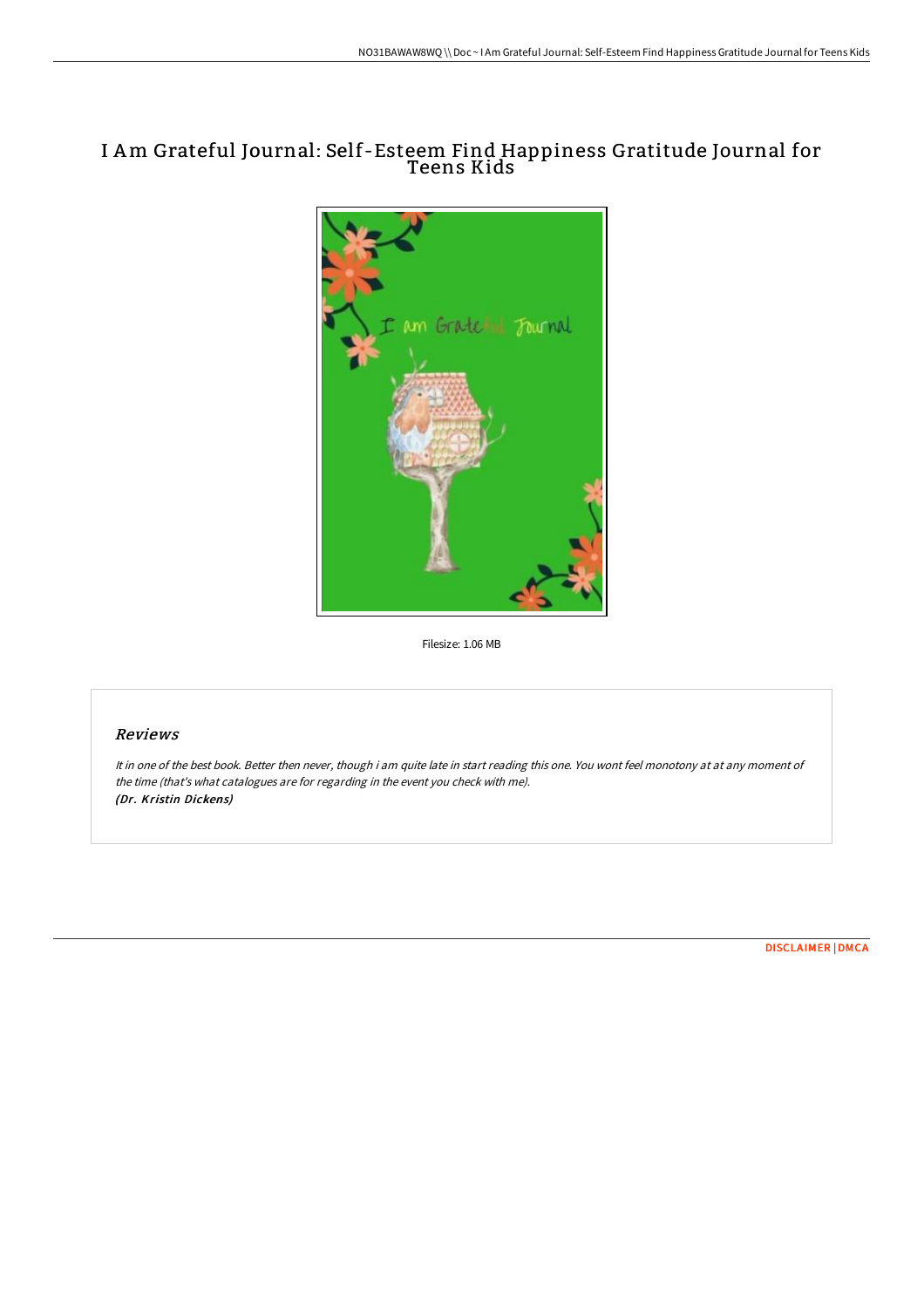### I AM GRATEFUL JOURNAL: SELF-ESTEEM FIND HAPPINESS GRATITUDE JOURNAL FOR TEENS KIDS



Createspace Independent Publishing Platform, 2017. PAP. Condition: New. New Book. Delivered from our UK warehouse in 4 to 14 business days. THIS BOOK IS PRINTED ON DEMAND. Established seller since 2000.

 $\frac{1}{\sqrt{2}}$ Read I Am Grateful Journal: [Self-Esteem](http://albedo.media/i-am-grateful-journal-self-esteem-find-happiness.html) Find Happiness Gratitude Journal for Teens Kids Online  $\ensuremath{\mathop{\boxplus}}$ Download PDF I Am Grateful Journal: [Self-Esteem](http://albedo.media/i-am-grateful-journal-self-esteem-find-happiness.html) Find Happiness Gratitude Journal for Teens Kids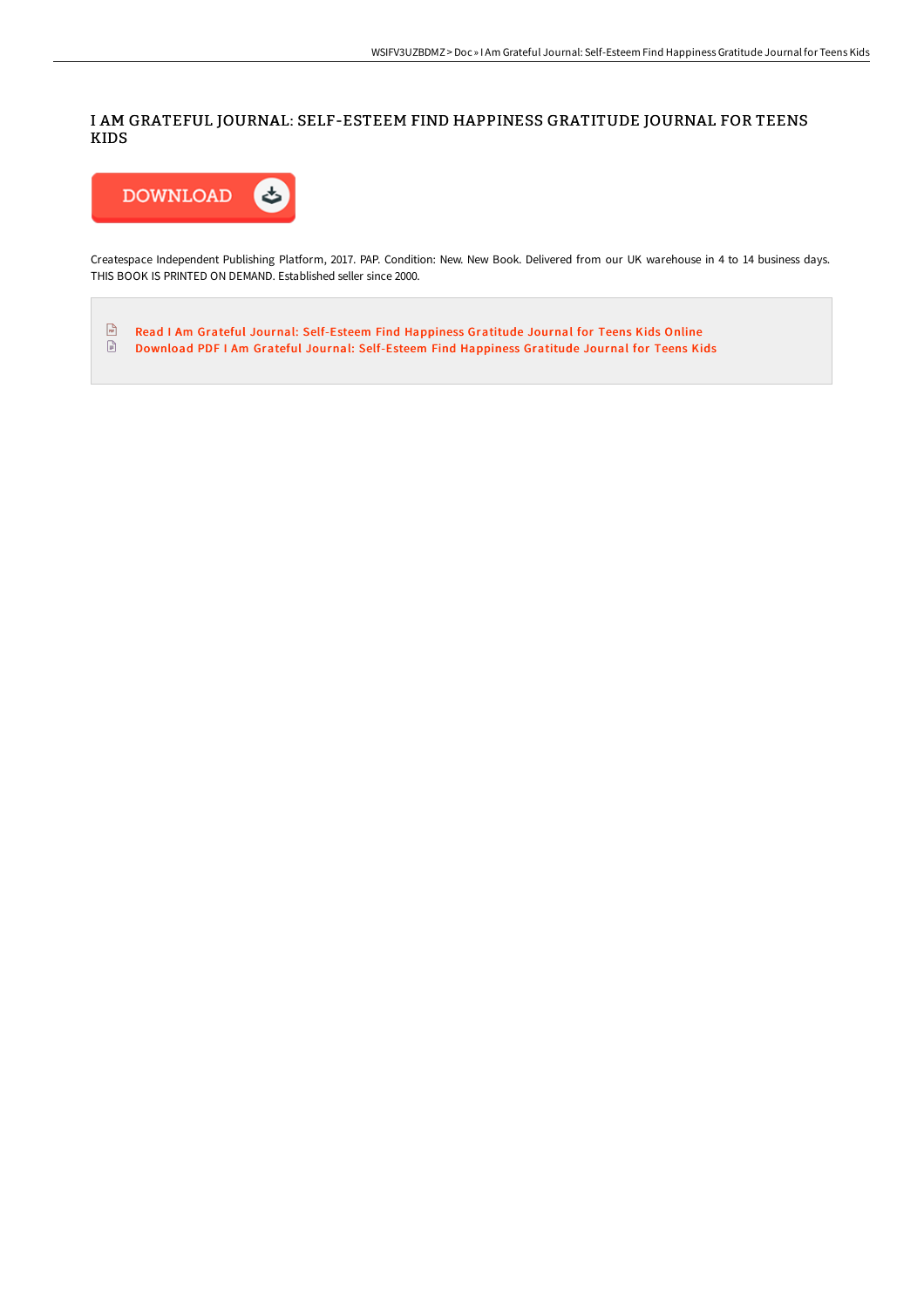## Relevant Kindle Books

The Book of Books: Recommended Reading: Best Books (Fiction and Nonfiction) You Must Read, Including the Best Kindle Books Works from the Best-Selling Authors to the Newest Top Writers

Createspace, United States, 2014. Paperback. Book Condition: New. 246 x 189 mm. Language: English . Brand New Book \*\*\*\*\* Print on Demand \*\*\*\*\*.This tome steers you to both the established best-selling authors and the newest... [Download](http://albedo.media/the-book-of-books-recommended-reading-best-books.html) PDF »

| - |
|---|
|   |

Short Stories Collection I: Just for Kids Ages 4 to 8 Years Old

2013. PAP. Book Condition: New. New Book. Delivered from our UK warehouse in 3 to 5 business days. THIS BOOK IS PRINTED ON DEMAND. Established seller since 2000. [Download](http://albedo.media/short-stories-collection-i-just-for-kids-ages-4-.html) PDF »

| ___ |
|-----|
| -   |

#### Short Stories Collection II: Just for Kids Ages 4 to 8 Years Old

2013. PAP. Book Condition: New. New Book. Delivered from our UK warehouse in 3 to 5 business days. THIS BOOK IS PRINTED ON DEMAND. Established seller since 2000. [Download](http://albedo.media/short-stories-collection-ii-just-for-kids-ages-4.html) PDF »

|  | $\sim$<br>_ |  |
|--|-------------|--|

#### Short Stories Collection III: Just for Kids Ages 4 to 8 Years Old 2013. PAP. Book Condition: New. New Book. Delivered from our UK warehouse in 3 to 5 business days. THIS BOOK IS PRINTED ON DEMAND. Established seller since 2000.

[Download](http://albedo.media/short-stories-collection-iii-just-for-kids-ages-.html) PDF »

| _ |  |
|---|--|
| - |  |
|   |  |

#### Short Stories Collection IV: Just for Kids Ages 4 to 8 Years Old

Paperback. Book Condition: New. This item is printed on demand. Item doesn't include CD/DVD. [Download](http://albedo.media/short-stories-collection-iv-just-for-kids-ages-4.html) PDF »